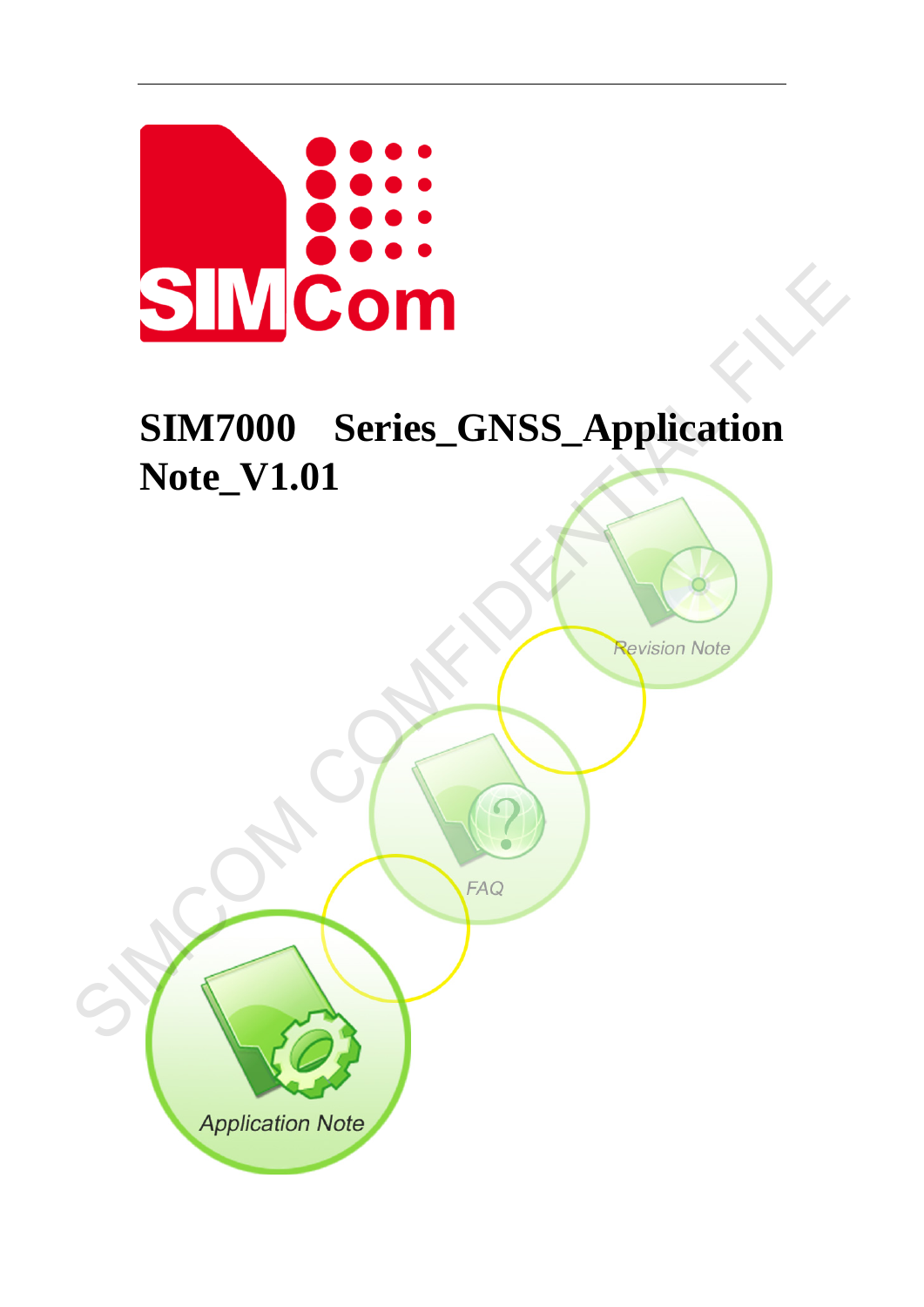

| <b>Document Title</b>      | SIM7000 Series GNSS Application Note       |  |
|----------------------------|--------------------------------------------|--|
| <b>Version</b>             | 1.01                                       |  |
| Date                       | 2018-04-12                                 |  |
| <b>Status</b>              | Released                                   |  |
| <b>Document Control ID</b> | SIM7000 Series_GNSS_Application Note_V1.01 |  |

#### **General Notes**

SIMCom offers this information as a service to its customers, to support application and engineering efforts that use the products designed by SIMCom. The information provided is based upon requirements specifically provided to SIMCom by the customers. SIMCom has not undertaken any independent search for additional relevant information, including any information that may be in the customer's possession. Furthermore, system validation of this product designed by SIMCom within a larger electronic system remains the responsibility of the customer or the customer's system integrator. All specifications supplied herein are subject to change. Status<br>
Released<br>
Document Control ID<br>
SIM7000 Series: GNSS Application Note V1.01<br>
Concern Motes<br>
SIMCom of the this information as a service to its cultomers, to support application and<br>
replaceming efforts that use the

#### **Copyright**

This document contains proprietary technical information which is the property of SIMCom Limited., copying of this document and giving it to others and the using or communication of the contents thereof, are forbidden without express authority. Offenders are liable to the payment of damages. All rights reserved in the event of grant of a patent or the registration of a utility model or design. All specification supplied herein are subject to change without notice at any time.

*Copyright © Shanghai SIMCom Wireless Solutions Ltd. 2018*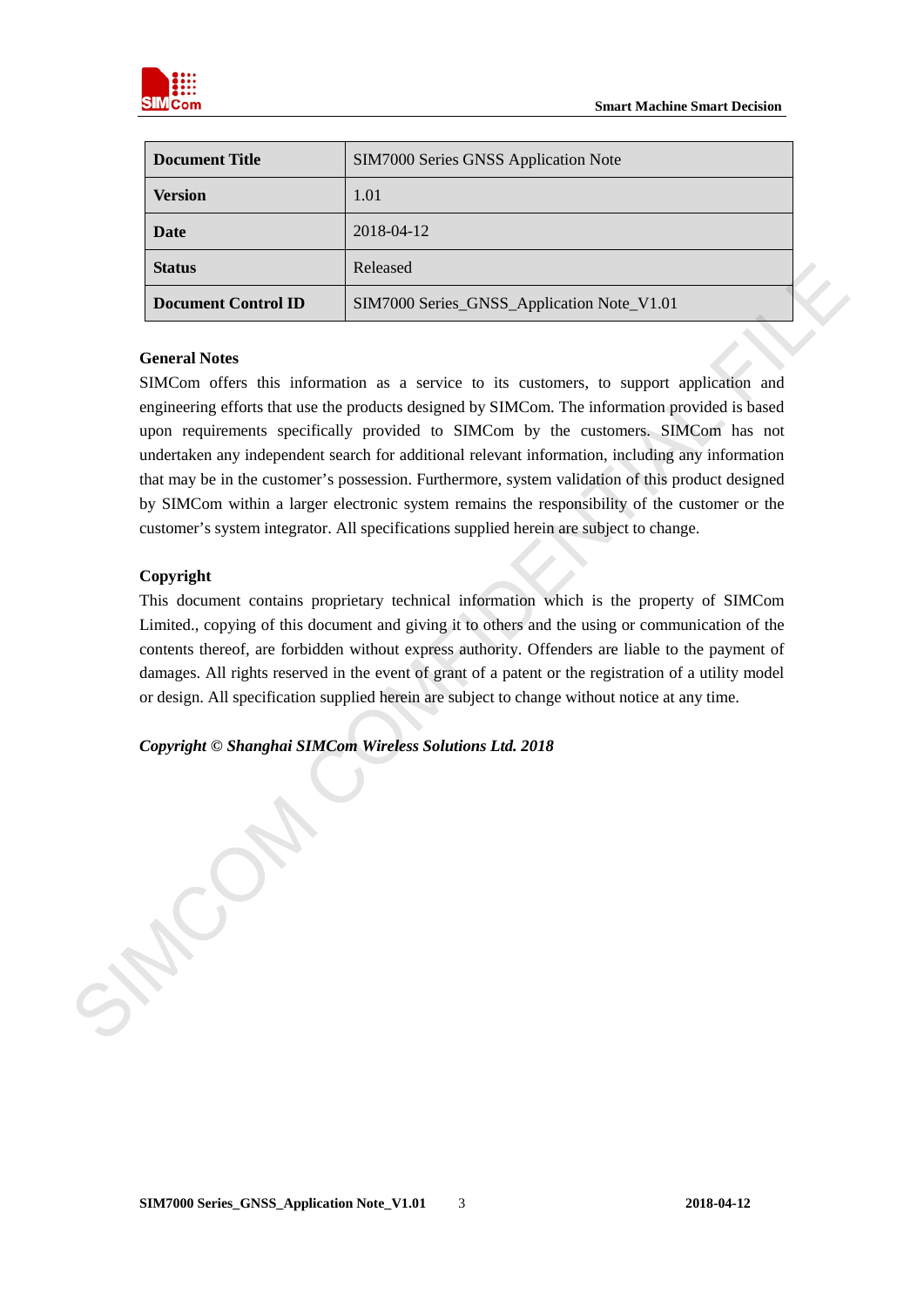

### **Contents**

| 1              |                                                                 |
|----------------|-----------------------------------------------------------------|
| $\overline{2}$ |                                                                 |
| 3              |                                                                 |
| 3.1            |                                                                 |
| 3.2            |                                                                 |
| 3.3            | Configure GNSS through UART and output NMEA data to USB's NMEA  |
| port           | 9                                                               |
| 3.4            |                                                                 |
| 3.5            |                                                                 |
| 3.6            | Close USB's NMEA port when start GNSS through USB's AT port  11 |
| 3.7            |                                                                 |
| 3.8            |                                                                 |
| A              |                                                                 |
| B              |                                                                 |
| SHOO           |                                                                 |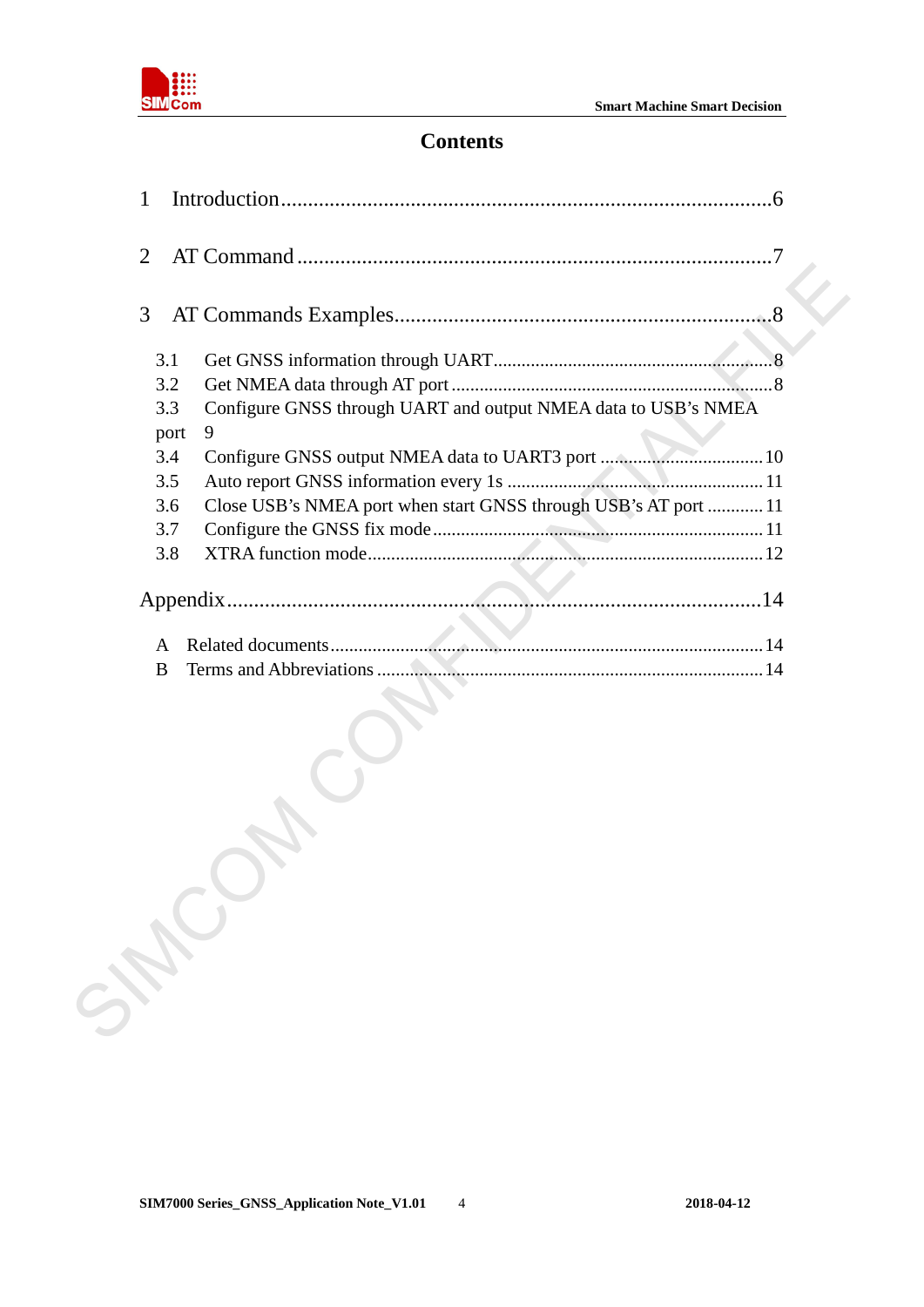

## **Version History**

| Date             | <b>Version</b>    | <b>Description of change</b> | <b>Author</b> |
|------------------|-------------------|------------------------------|---------------|
| $2017 - 12 - 18$ | 1.00              | New version                  | Xiping.li     |
| $2018 - 04 - 12$ | 1.02 <sup>7</sup> | Add XTRA mode                | Xiping.li     |

#### **Scope**

This document presents the AT command of GNSS function and application examples. The document can apply to SIM7000 series module. SIMCOM COMFIDENTIAL FILE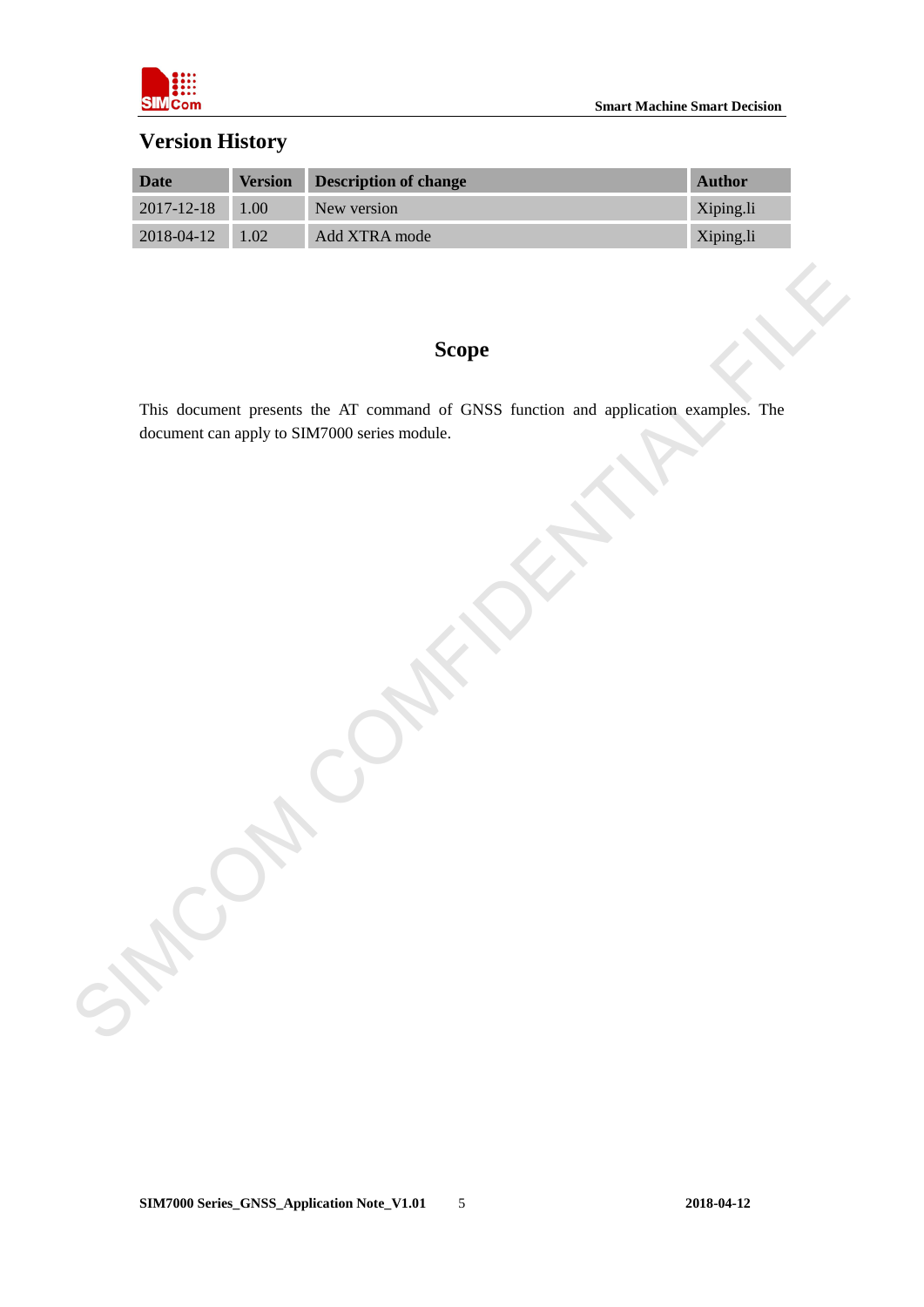

# <span id="page-4-0"></span>**1 Introduction**

This document gives the usage of SIM7000 series GNSS function. User can get useful information about the SIM7000 series GNSS functions quickly through this document.

The GNSS functions are provided in AT command format, and they are designed for customers to design their GNSS applications easily. User can access these GNSS AT commands through USB or UART interface which communicates with SIM7000 series module. Fig. Gives a since GNSS applications and y counter can use our GNSS all community through USBS<br>design there GNSS applications analy User can use can be considered with SIM7000 series module.<br>for UART interface which commun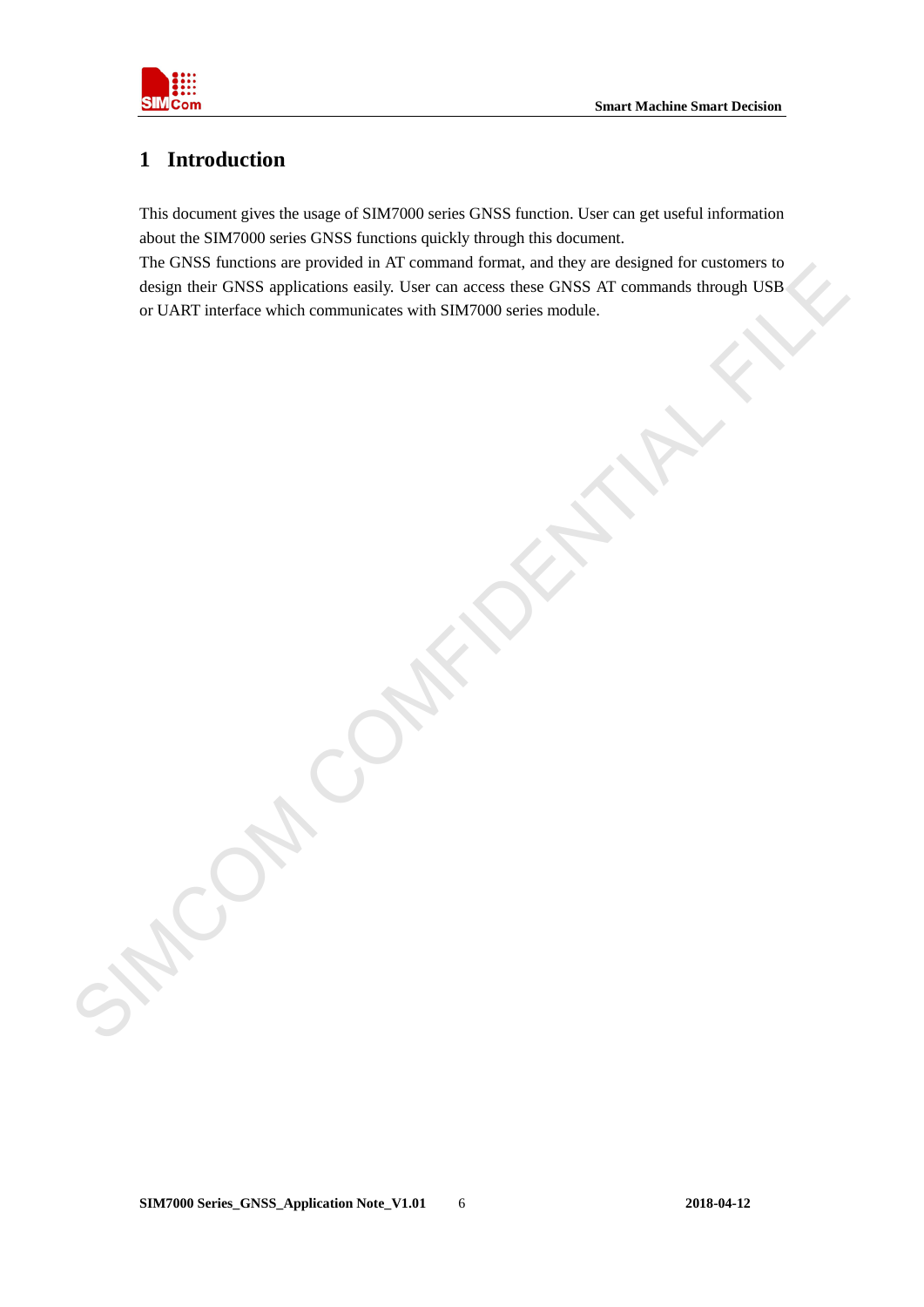

# <span id="page-5-0"></span>**2 AT Command**

SIM7000 series modules provide GNSS AT command is as follows:

| <b>Command</b> | <b>Description</b>                                            |
|----------------|---------------------------------------------------------------|
| AT+CGNSPWR     | <b>GNSS Power Control</b>                                     |
| $AT+CGNSINF$   | <b>GNSS Navigation Information Parsed From NMEA Sentences</b> |
| AT+CGNSURC     | <b>GNSS Navigation URC Report</b>                             |
| AT+CGNSPORT    | <b>GNSS NMEA Out Port Set</b>                                 |
| AT+CGNSCOLD    | <b>GNSS Cold Start</b>                                        |
| AT+CGNSWARM    | <b>GNSS Warm Start</b>                                        |
| AT+CGNSHOT     | <b>GNSS Hot Start</b>                                         |
| AT+CGNSMOD     | <b>GNSS Work Mode Set</b>                                     |
| AT+CGNSCFG     | <b>GNSS NMEA Out Configure</b>                                |
| AT+CGNSTST     | <b>GNSS NMEA Data Out Put To AT Port</b>                      |
| AT+CGNSCPY     | Copy XTRA file                                                |
| AT+CGNSXTRA    | Open XTRA function                                            |

For more detail introduction, please refer to SIM7000 Series\_AT Command Manual.

SIMCOM COM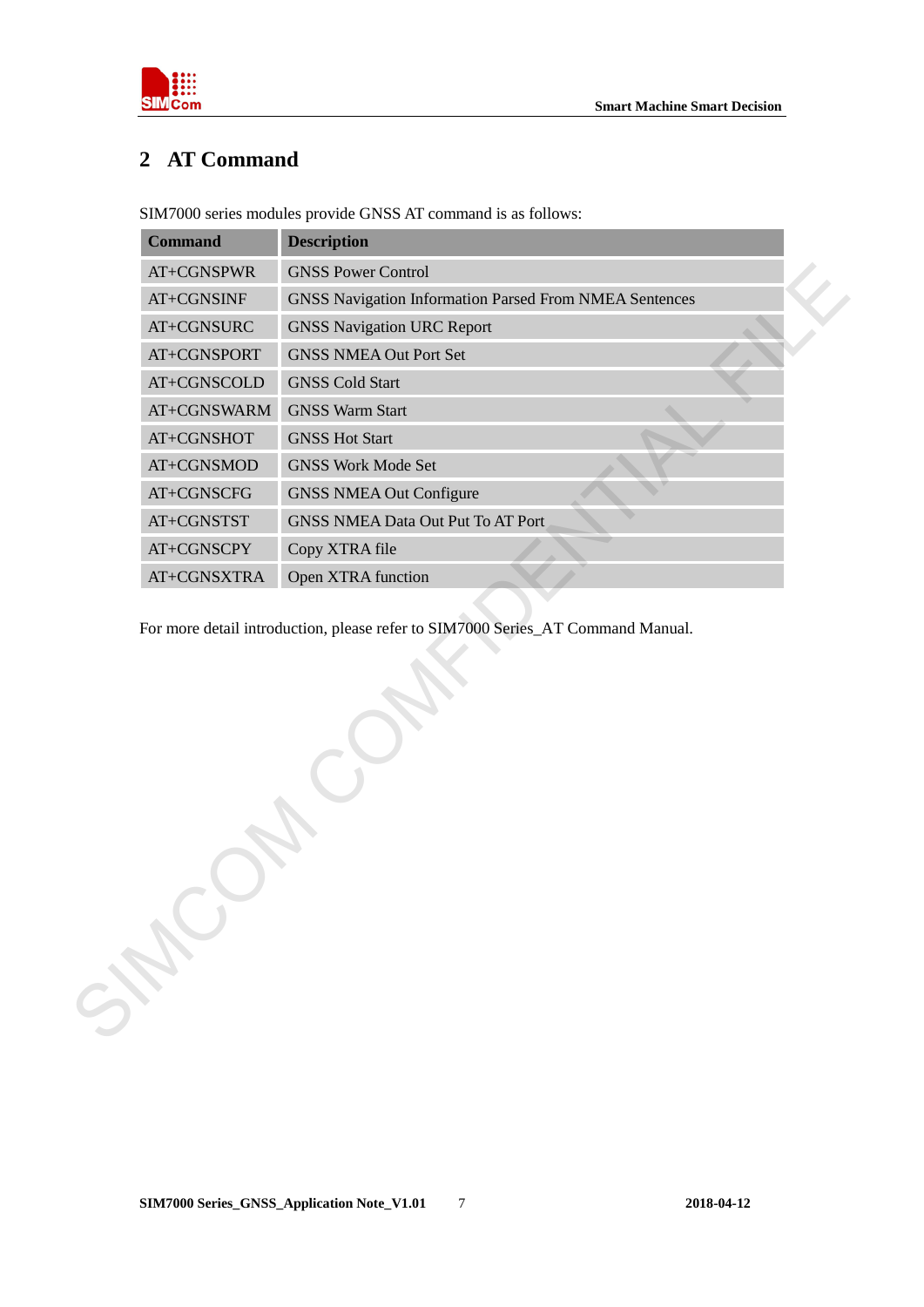

# <span id="page-6-0"></span>**3 AT Commands Examples**

In the "Grammar" columns of following tables, input of AT commands are in black, module return values are in blue.

#### <span id="page-6-1"></span>**3.1 Get GNSS information through UART**

| <b>Grammar</b>                                         | <b>Description</b>               |
|--------------------------------------------------------|----------------------------------|
| $AT+CGNSPWR=1$                                         | Turn on GNSS power(UART port)    |
| <b>OK</b>                                              |                                  |
| AT+CGNSINF                                             | Read GNSS navigation information |
| +CGNSINF:                                              |                                  |
| 1,1,20171103022632.000,31.222067,121.35                |                                  |
| 4368, 34.700, 0.00, 0.0, 1, 1.1, 1.4, 0.9, 21, 6, , 45 |                                  |
| ,,                                                     |                                  |
|                                                        |                                  |
| <b>OK</b>                                              |                                  |

### <span id="page-6-2"></span>**3.2 Get NMEA data through AT port**

| Grammar                                                                                                                                | <b>Description</b>                         |
|----------------------------------------------------------------------------------------------------------------------------------------|--------------------------------------------|
| AT+CGNSPWR=1<br>OK                                                                                                                     | Turn on GNSS power(UART port)              |
| AT+CGNSINF<br>+CGNSINF:<br>1,1,20171103022632.000,31.222067,121.35<br>4368, 34.700, 0.00, 0.0, 1, 1.1, 1.4, 0.9, 21, 6, , 45<br>$, \,$ | Read GNSS navigation information           |
| OK                                                                                                                                     |                                            |
|                                                                                                                                        | <b>Description</b>                         |
|                                                                                                                                        | Turn on GNSS power(UART or USB AT port)    |
| Grammar<br>AT+CGNSPWR=1<br>OK<br>AT+CGNSTST=1,1<br>OK<br>\$GNGGA,,,,,,0,,,,,,,,,*78                                                    | Output 1 package GNSS NMEA data to AT port |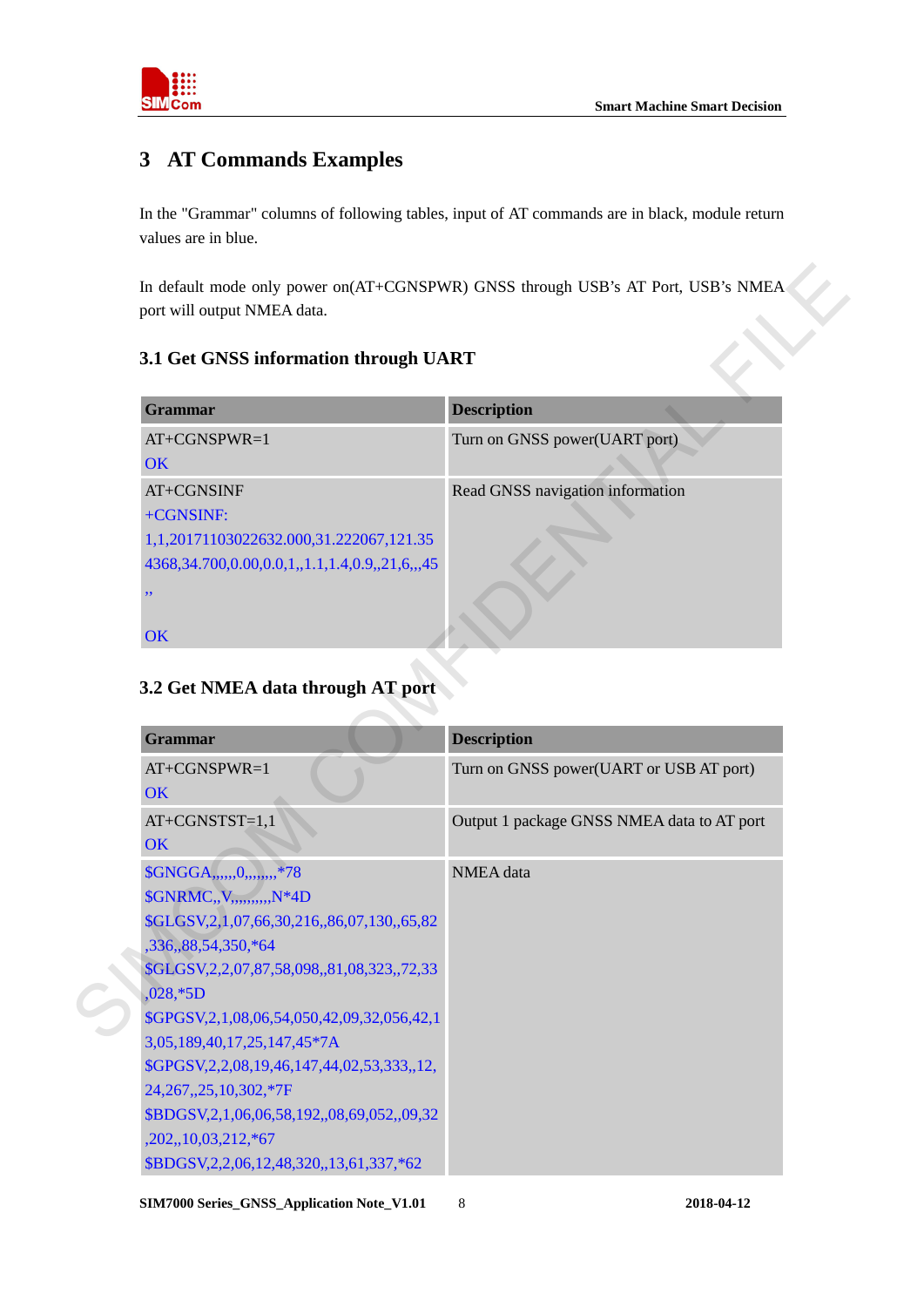

\$GNVTG,,T,,M,,N,,K,N\*32 \$GPGSA,A,1,,,,,,,,,,,,,,,,,\*1E \$GLGSA,A,1,,,,,,,,,,,,,,,\*02 \$BDGSA,A,1,,,,,,,,,,,,,,,,\*0F

#### <span id="page-7-0"></span>**3.3 Configure GNSS through UART and output NMEA data to USB's NMEA port**

| <b>Grammar</b>                                                             | <b>Description</b>                         |
|----------------------------------------------------------------------------|--------------------------------------------|
| AT+CGNSCFG=1                                                               | Configure GNSS out to USB NMEA port before |
| OK                                                                         | GNSS power on                              |
| AT+CGNSPWR=1                                                               | Turn on GNSS power(UART port)              |
| OK                                                                         |                                            |
| \$GLGSV, 2, 1, 07, 66, 33, 217, 20, 86, 05, 132, 34,                       | NMEA data output from USB's NMEA port      |
| 65,79,347,23,87,56,105,27*6A                                               |                                            |
| \$GLGSV, 2, 2, 07, 72, 30, 028, 18, 88, 56, 351, 81,                       |                                            |
| 11,324,*5F                                                                 |                                            |
| \$GPGSV,7,1,25,02,55,336,32,05,45,257,34,0                                 |                                            |
| 6,53,054,42,07,00,099,40*7A                                                |                                            |
| \$GPGSV, 7, 2, 25, 09, 30, 053, 40, 12, 23, 264, 25, 1                     |                                            |
| 3,07,189,36,17,22,147,46*70                                                |                                            |
| \$GPGSV, 7, 3, 25, 19, 45, 149, 44, 20, 00, 244, 23,                       |                                            |
| 05,037,,25,10,299,*7B                                                      |                                            |
| \$GPGSV, 7, 4, 25, 33, , 35, 34, , 34, 35, , 46, 36, , 3                   |                                            |
| 5*7C                                                                       |                                            |
| \$GPGSV, 7, 5, 25, 38, ,, 34, 39, ,, 35, 40, ,, 35, 41, ,, 3               |                                            |
| $4*7C$                                                                     |                                            |
| \$GPGSV, 7, 6, 25, 42, 42, 46, ,, 35, 48, ,, 35, 49, ,, 3                  |                                            |
| $5*7A$                                                                     |                                            |
| \$GPGSV, 7, 7, 25, 50, ,, 35*7D                                            |                                            |
| \$BDGSV,3,1,11,01,46,146,45,08,69,056,38,                                  |                                            |
| 17,,,29,02,36,237,*58                                                      |                                            |
| \$BDGSV, 3, 2, 11, 03, 51, 199, 04, 33, 122, 06, 59                        |                                            |
| ,194,,09,33,203,*64<br>\$BDGSV, 3, 3, 11, 10, 02, 212, 12, 50, 319, 13, 62 |                                            |
| $,337,*56$                                                                 |                                            |
| \$GNGGA,023851.00,3113.330830,N,12121.                                     |                                            |
| 264888, E, 1, 08, 0.9, 33.8, M, 9.0, M, *7D                                |                                            |
| \$GNVTG,0.0,T,4.6,M,0.0,N,0.0,K,A*3F                                       |                                            |
| \$GNRMC,023851.00,A,3113.330830,N,121                                      |                                            |
| 21.264888,E,0.0,0.0,031117,4.6,W,A*31                                      |                                            |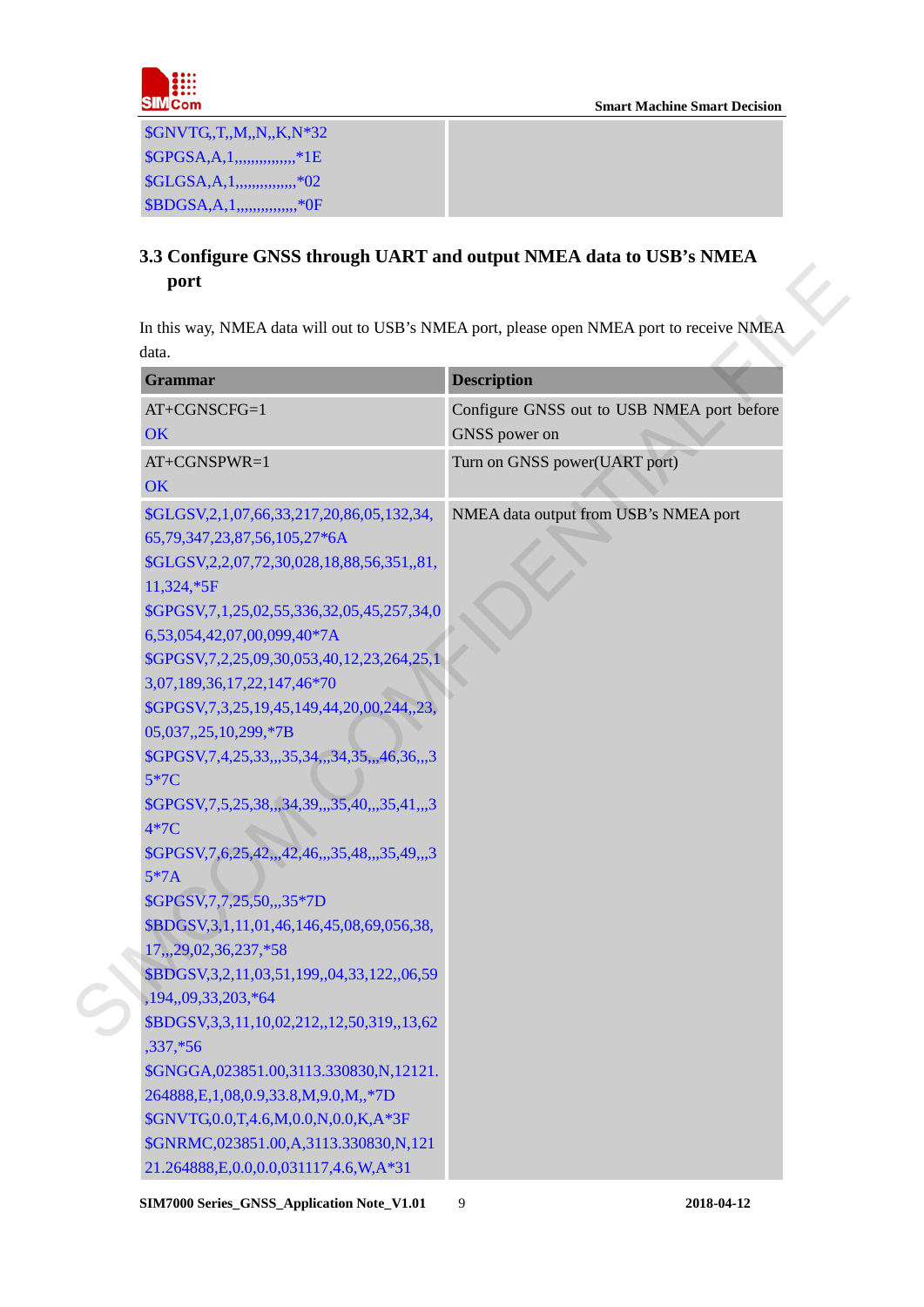

\$GPGSA,A,2,02,05,06,09,12,13,17,19,,,,,1.2 ,0.9,0.8\*36 \$GLGSA,A,2,86,87,,,,,,,,,,,1.2,0.9,0.8\*2C \$BDGSA,A,2,01,,,,,,,,,,,,1.2,0.9,0.8\*21

#### <span id="page-8-0"></span>**3.4 Configure GNSS output NMEA data to UART3 port**

| <b>Grammar</b>                                               | <b>Description</b>                      |
|--------------------------------------------------------------|-----------------------------------------|
| AT+CGNSCFG=2                                                 | Configure GNSS out to UART3 port before |
| OK                                                           | GNSS power on                           |
| AT+CGNSPWR=1                                                 | Turn on GNSS power(UART port)           |
| OK                                                           |                                         |
| \$GLGSV, 2, 1, 07, 66, 33, 217, 20, 86, 05, 132, 34,         | NMEA data output from UART3 port        |
| 65,79,347,23,87,56,105,27*6A                                 |                                         |
| \$GLGSV, 2, 2, 07, 72, 30, 028, 18, 88, 56, 351, 81,         |                                         |
| 11,324,*5F                                                   |                                         |
| \$GPGSV,7,1,25,02,55,336,32,05,45,257,34,0                   |                                         |
| 6,53,054,42,07,00,099,40*7A                                  |                                         |
| \$GPGSV, 7, 2, 25, 09, 30, 053, 40, 12, 23, 264, 25, 1       |                                         |
| 3,07,189,36,17,22,147,46*70                                  |                                         |
| \$GPGSV, 7, 3, 25, 19, 45, 149, 44, 20, 00, 244, 23,         |                                         |
| 05,037,,25,10,299,*7B                                        |                                         |
| \$GPGSV, 7, 4, 25, 33, ,, 35, 34, ,, 34, 35, ,, 46, 36, ,, 3 |                                         |
| 5*7C                                                         |                                         |
| \$GPGSV, 7, 5, 25, 38, ,, 34, 39, ,, 35, 40, ,, 35, 41, ,, 3 |                                         |
| 4*7C                                                         |                                         |
| \$GPGSV, 7, 6, 25, 42, 42, 46, ,, 35, 48, ,, 35, 49, ,, 3    |                                         |
| $5*7A$                                                       |                                         |
| \$GPGSV, 7, 7, 25, 50, ,, 35*7D                              |                                         |
| \$BDGSV,3,1,11,01,46,146,45,08,69,056,38,                    |                                         |
| 17,,,29,02,36,237,*58                                        |                                         |
| \$BDGSV, 3, 2, 11, 03, 51, 199, 04, 33, 122, 06, 59          |                                         |
| ,194,,09,33,203,*64                                          |                                         |
| \$BDGSV, 3, 3, 11, 10, 02, 212, 12, 50, 319, 13, 62          |                                         |
| $,337,*56$                                                   |                                         |
| \$GNGGA,023851.00,3113.330830,N,12121.                       |                                         |
| 264888, E, 1, 08, 0.9, 33.8, M, 9.0, M, *7D                  |                                         |
| \$GNVTG,0.0,T,4.6,M,0.0,N,0.0,K,A*3F                         |                                         |
| \$GNRMC,023851.00,A,3113.330830,N,121                        |                                         |
| 21.264888, E, 0.0, 0.0, 0.31117, 4.6, W, A*31                |                                         |
| \$GPGSA, A, 2, 02, 05, 06, 09, 12, 13, 17, 19, ,,,, 1.2      |                                         |
| $,0.9,0.8*36$                                                |                                         |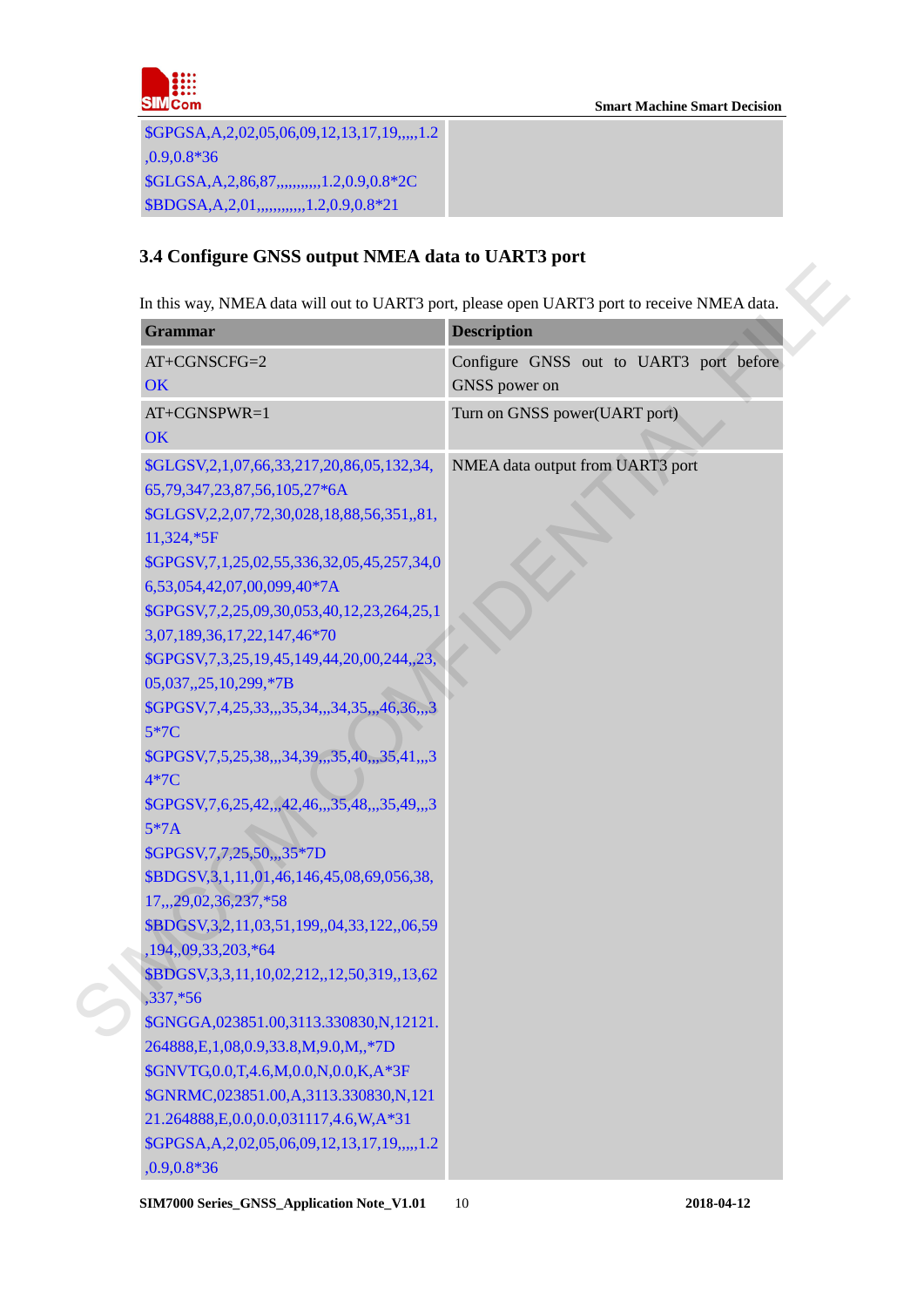

\$GLGSA,A,2,86,87,,,,,,,,,,,1.2,0.9,0.8\*2C \$BDGSA,A,2,01,,,,,,,,,,,,1.2,0.9,0.8\*21

#### <span id="page-9-0"></span>**3.5 Auto report GNSS information every 1s**

| <b>Grammar</b>                                                                         | <b>Description</b>                                                      |
|----------------------------------------------------------------------------------------|-------------------------------------------------------------------------|
| AT+CGNSPWR=1                                                                           | Turn on GNSS power                                                      |
| <b>OK</b>                                                                              |                                                                         |
| AT+CGNSURC=1                                                                           | Auto output GNSS information every 1s                                   |
| <b>OK</b>                                                                              |                                                                         |
| +UGNSINF:                                                                              |                                                                         |
| 1,1,20171103024050.000,31.222176,121.35                                                |                                                                         |
| 4393,31.000,0.00,99.5,1,,0.9,1.3,0.9,,20,8,,,4                                         |                                                                         |
| 8,,,                                                                                   |                                                                         |
|                                                                                        |                                                                         |
| +UGNSINF:                                                                              |                                                                         |
| 1,1,20171103024051.000,31.222176,121.35                                                |                                                                         |
| 4395,31.100,0.00,99.5,1,,0.9,1.3,0.9,,20,8,,,4                                         |                                                                         |
| 8,,,                                                                                   |                                                                         |
| +UGNSINF:                                                                              |                                                                         |
| 1,1,20171103024052.000,31.222176,121.35                                                |                                                                         |
| 4396,31.100,0.00,99.5,1,,0.9,1.3,0.9,,20,8,,,4                                         |                                                                         |
| 8, 8                                                                                   |                                                                         |
|                                                                                        |                                                                         |
|                                                                                        | <b>Description</b>                                                      |
|                                                                                        |                                                                         |
| <b>Grammar</b><br>OK                                                                   | port                                                                    |
| $\ldots$                                                                               | Reboot                                                                  |
| AT+CGNSPWR=1                                                                           | Turn off GNSS NMEA output to USB's NMEA<br>Turn on GNSS (USB's AT port) |
| 3.6 Close USB's NMEA port when start GNSS through USB's AT port<br>AT+CGNSPORT=4<br>OK |                                                                         |

# <span id="page-9-1"></span>**3.6 Close USB's NMEA port when start GNSS through USB's AT port**

| Grammar        | <b>Description</b>                      |
|----------------|-----------------------------------------|
| AT+CGNSPORT=4  | Turn off GNSS NMEA output to USB's NMEA |
| OK             | port                                    |
| $\cdots$       | Reboot                                  |
| $AT+CGNSPWR=1$ | Turn on GNSS (USB's AT port)            |
| OK             |                                         |

#### <span id="page-9-2"></span>**3.7 Configure the GNSS fix mode**

| <b>Grammar</b>       | <b>Description</b>        |
|----------------------|---------------------------|
| $AT+CGNSMOD=1,0,1,0$ | configure GNSS mod GPS+bd |
| <b>OK</b>            |                           |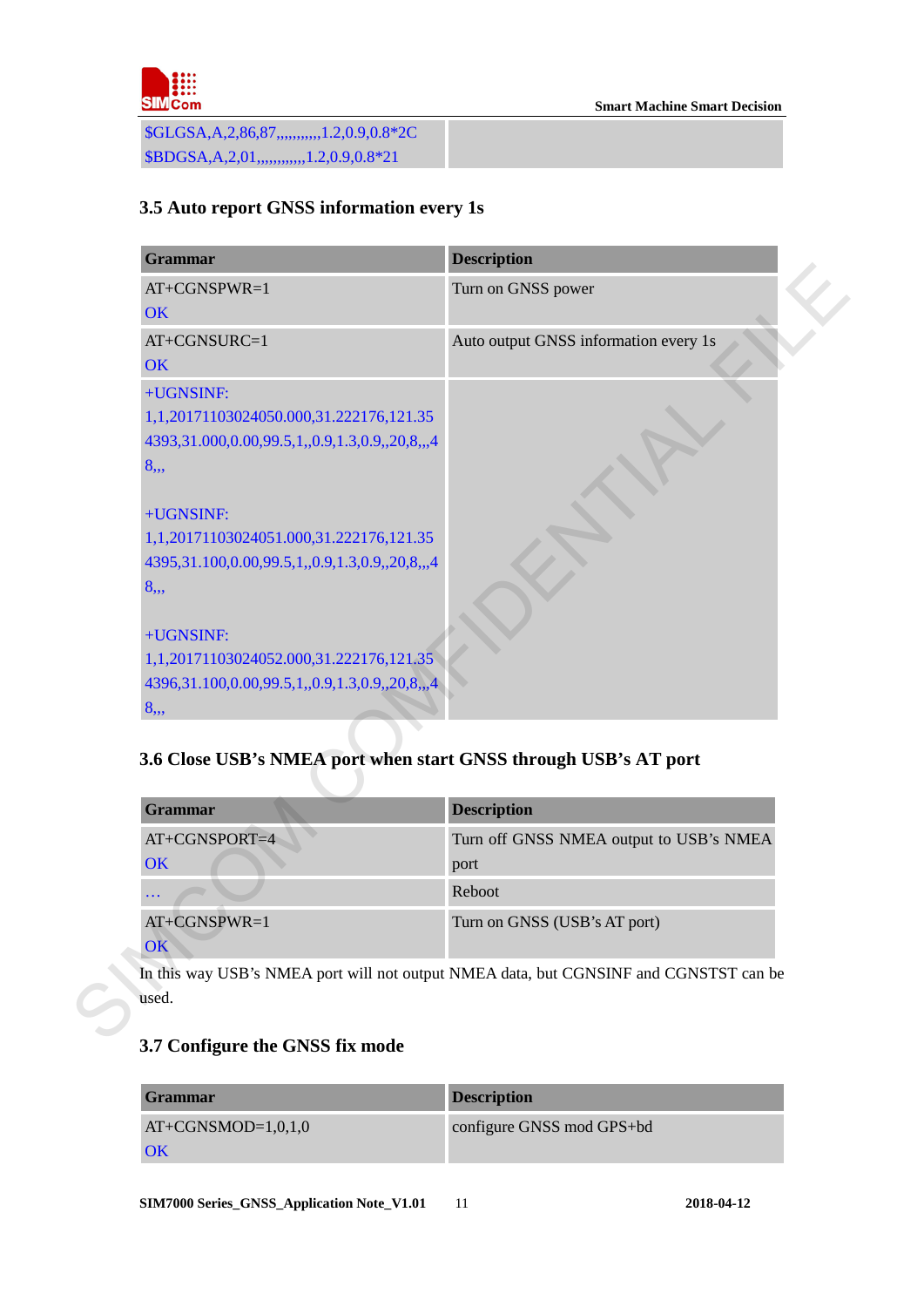

|                                                              | Reboot                       |
|--------------------------------------------------------------|------------------------------|
| AT+CGNSPWR=1                                                 | Turn on GNSS (USB's AT port) |
| OK                                                           |                              |
| \$GNGGA,032201.00,3113.331505,N,12121.                       | On NMEA port                 |
| 263672, E, 1, 11, 0.8, 42.5, M, 9.0, M, *76                  |                              |
| \$GNVTG,0.0,T,4.6,M,0.0,N,0.0,K,A*3F                         |                              |
| \$GNRMC,032201.00,A,3113.331505,N,121                        |                              |
| 21.263672, E, 0.0, 0.0, 0.31117, 4.6, W, A*38                |                              |
| \$GPGSA, A, 2, 02, 05, 06, 07, 09, 12, 13, 17, 19, 20        |                              |
| $,30,1.1,0.8,0.8*32$                                         |                              |
| \$BDGSA, A, 2, ,,,,,,,,,,,,,,,1.1, 0.8, 0.8*22               |                              |
| \$GPGSV,6,1,22,02,66,009,36,05,56,288,33,0                   |                              |
| 6,45,085,44,07,07,082,48*78                                  |                              |
| \$GPGSV, 6, 2, 22, 09, 17, 042, 39, 12, 13, 246, 32, 1       |                              |
| 3, 26, 187, 39, 15, 01, 208, 34*74                           |                              |
| \$GPGSV, 6, 3, 22, 17, 04, 153, 46, 19, 24, 156, 42, 2       |                              |
| 0,12,258,26,25,08,281,27*7A                                  |                              |
| \$GPGSV,6,4,22,29,,,33,30,07,112,47,33,,,35,                 |                              |
| 38,,,35*4E                                                   |                              |
| \$GPGSV, 6, 5, 22, 39, ,, 35, 40, ,, 35, 41, ,, 35, 42, ,, 3 |                              |
| $4*76$                                                       |                              |
| \$GPGSV, 6, 6, 22, 46, ,, 35, 51, ,, 35*7F                   |                              |
| \$BDGSV,3,1,12,01,46,147,,02,36,237,,03,50                   |                              |
| ,199,,04,33,122,*6B                                          |                              |
| \$BDGSV, 3, 2, 12, 05, 14, 255, 06, 67, 213, 08, 73          |                              |
| ,087,,09,39,215,*69                                          |                              |
| \$BDGSV, 3, 3, 12, 11, 12, 320, 12, 66, 302, 13, 68          |                              |
| ,336,,15,55,331,*64                                          |                              |
| \$GNGGA,032202.00,3113.331494,N,12121                        |                              |
| 263622, E, 1, 11, 0.8, 42.0, M, 9.0, M, *7C                  |                              |
| \$GNVTG,0.0,T,4.6,M,0.0,N,0.0,K,A*3F                         |                              |
| \$GNRMC,032202.00,A,3113.331494,N,121                        |                              |
| 21.263622, E, 0.0, 0.0, 0.31117, 4.6, W, A*37                |                              |
| \$GPGSA, A, 2, 02, 05, 06, 07, 09, 12, 13, 17, 19, 20        |                              |
| $,30,1.1,0.8,0.8*32$                                         |                              |
| \$BDGSA, A, 2, , , , 1.1, 0.8, 0.8*22                        |                              |

#### <span id="page-10-0"></span>**3.8 XTRA function mode**

It provides enhanced standalone performance, and eliminates the need to demodulate the GPS signal for ephemeris, almanac, iono, UTC, or health. Normally requires -144 dBm or stronger for all SVs in view.

TTF can be reduced by 18 to 30 sec (or more in harsh signal environments)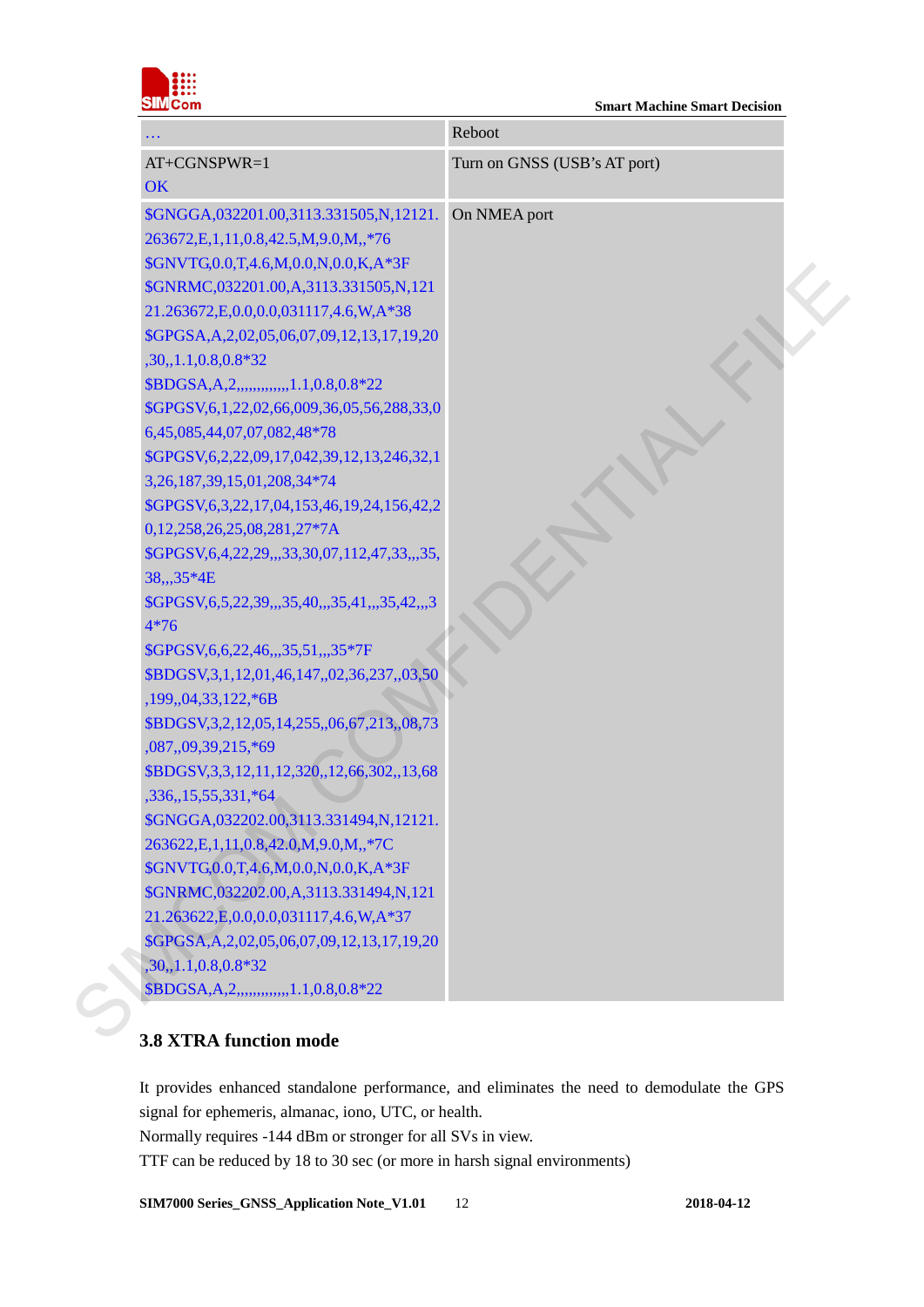

| NTP sync time to local<br>AT+SAPBR=3,1, "APN", "CMNET"<br>OK<br>$AT+SAPBR=1,1$<br>OK<br>AT+CNTP="ntp1.aliyun.com",32,1<br>OK<br>AT+CNTP<br>+CNTP: 1,"2018/01/09,10:28:59"<br>Download XTRA file<br>AT+CNACT=1,"CMNET"<br>+APP PDP: ACTIVE<br>XTRA file server:<br>AT+HTTPTOFS="http://xtrapath1.izatcloud.<br>1. xtrapath1.izatcloud.net<br>2. xtrapath2.izatcloud.net<br>3. xtrapath3.izatcloud.net<br>+HTTPTOFS: 200,28919<br>days.<br>AT+CGNSCPY<br>Copy XTRA file<br>+CGNSCPY: 0<br>OK<br>Open XTRA function<br>AT+CGNSXTRA=1<br>OK<br>Cold start GNSS<br>AT+CGNSCOLD<br>OK<br>+CGNSXTRA: 0<br>Aid XTRA file success | <b>Description</b>                             | <b>Grammar</b> |
|--------------------------------------------------------------------------------------------------------------------------------------------------------------------------------------------------------------------------------------------------------------------------------------------------------------------------------------------------------------------------------------------------------------------------------------------------------------------------------------------------------------------------------------------------------------------------------------------------------------------------|------------------------------------------------|----------------|
|                                                                                                                                                                                                                                                                                                                                                                                                                                                                                                                                                                                                                          |                                                |                |
|                                                                                                                                                                                                                                                                                                                                                                                                                                                                                                                                                                                                                          |                                                |                |
|                                                                                                                                                                                                                                                                                                                                                                                                                                                                                                                                                                                                                          |                                                |                |
| AT+CNTPCID=1                                                                                                                                                                                                                                                                                                                                                                                                                                                                                                                                                                                                             |                                                |                |
| OK                                                                                                                                                                                                                                                                                                                                                                                                                                                                                                                                                                                                                       |                                                |                |
| OK                                                                                                                                                                                                                                                                                                                                                                                                                                                                                                                                                                                                                       |                                                |                |
|                                                                                                                                                                                                                                                                                                                                                                                                                                                                                                                                                                                                                          |                                                |                |
|                                                                                                                                                                                                                                                                                                                                                                                                                                                                                                                                                                                                                          |                                                |                |
|                                                                                                                                                                                                                                                                                                                                                                                                                                                                                                                                                                                                                          |                                                |                |
|                                                                                                                                                                                                                                                                                                                                                                                                                                                                                                                                                                                                                          |                                                |                |
| OK<br>OK                                                                                                                                                                                                                                                                                                                                                                                                                                                                                                                                                                                                                 |                                                |                |
|                                                                                                                                                                                                                                                                                                                                                                                                                                                                                                                                                                                                                          |                                                |                |
| net/xtra3grc.bin","/customer/xtra3grc.bin"                                                                                                                                                                                                                                                                                                                                                                                                                                                                                                                                                                               |                                                |                |
|                                                                                                                                                                                                                                                                                                                                                                                                                                                                                                                                                                                                                          |                                                |                |
|                                                                                                                                                                                                                                                                                                                                                                                                                                                                                                                                                                                                                          |                                                |                |
|                                                                                                                                                                                                                                                                                                                                                                                                                                                                                                                                                                                                                          |                                                |                |
|                                                                                                                                                                                                                                                                                                                                                                                                                                                                                                                                                                                                                          |                                                |                |
|                                                                                                                                                                                                                                                                                                                                                                                                                                                                                                                                                                                                                          |                                                |                |
|                                                                                                                                                                                                                                                                                                                                                                                                                                                                                                                                                                                                                          |                                                |                |
|                                                                                                                                                                                                                                                                                                                                                                                                                                                                                                                                                                                                                          |                                                |                |
|                                                                                                                                                                                                                                                                                                                                                                                                                                                                                                                                                                                                                          | XTRA file xtra3grc.bin period of validity is 3 |                |
|                                                                                                                                                                                                                                                                                                                                                                                                                                                                                                                                                                                                                          |                                                |                |
|                                                                                                                                                                                                                                                                                                                                                                                                                                                                                                                                                                                                                          | The path of XTRA file save must be /customer/  |                |
|                                                                                                                                                                                                                                                                                                                                                                                                                                                                                                                                                                                                                          |                                                |                |
|                                                                                                                                                                                                                                                                                                                                                                                                                                                                                                                                                                                                                          |                                                |                |
|                                                                                                                                                                                                                                                                                                                                                                                                                                                                                                                                                                                                                          |                                                |                |
|                                                                                                                                                                                                                                                                                                                                                                                                                                                                                                                                                                                                                          |                                                |                |
|                                                                                                                                                                                                                                                                                                                                                                                                                                                                                                                                                                                                                          |                                                |                |
|                                                                                                                                                                                                                                                                                                                                                                                                                                                                                                                                                                                                                          |                                                |                |
|                                                                                                                                                                                                                                                                                                                                                                                                                                                                                                                                                                                                                          |                                                |                |
|                                                                                                                                                                                                                                                                                                                                                                                                                                                                                                                                                                                                                          |                                                |                |
|                                                                                                                                                                                                                                                                                                                                                                                                                                                                                                                                                                                                                          |                                                |                |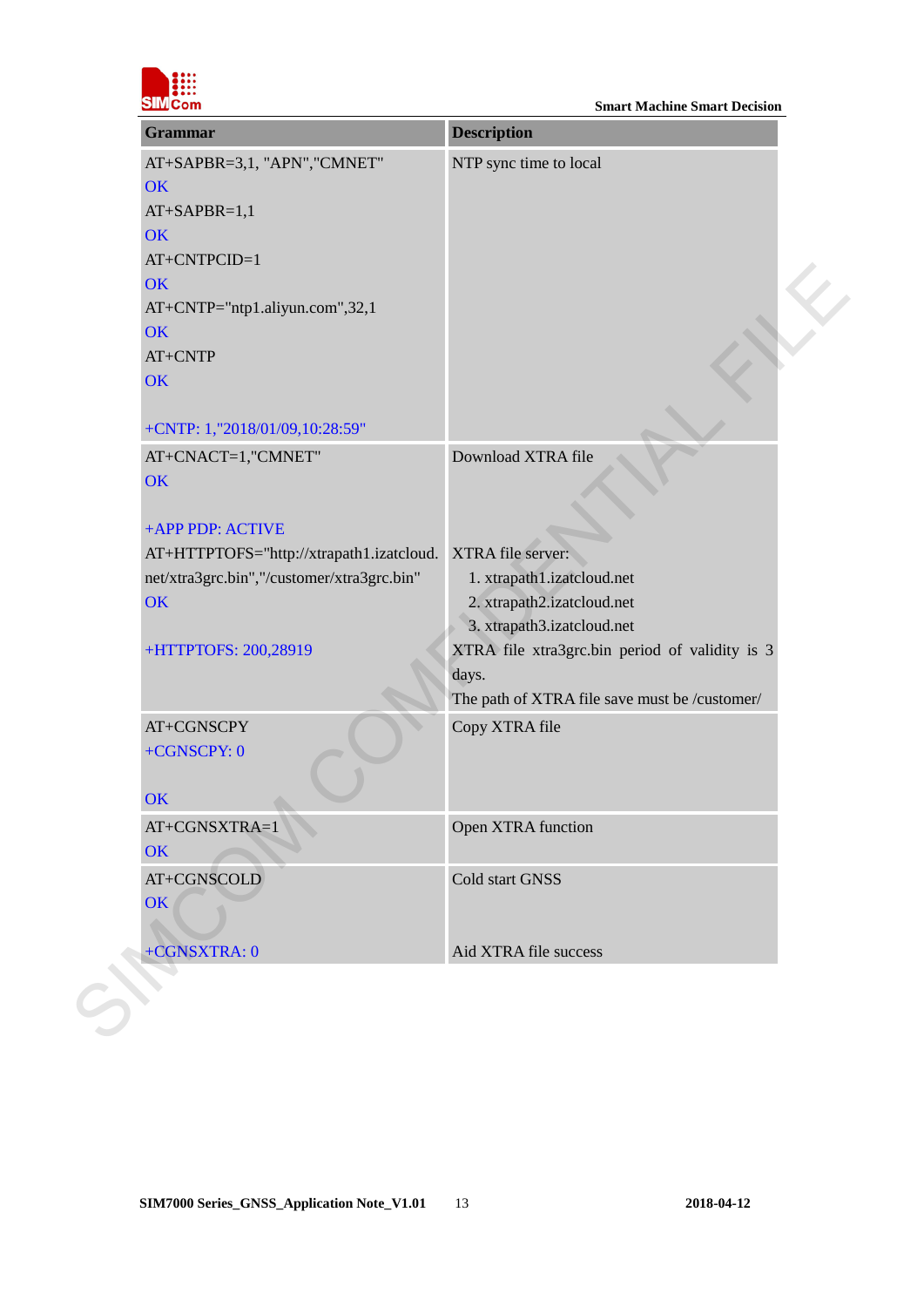

# <span id="page-12-0"></span>**Appendix**

#### <span id="page-12-1"></span>**A Related documents**

| <b>SN</b> Document name              | <b>Remark</b> |
|--------------------------------------|---------------|
| [1] SIM7000 Series AT Command Manual |               |

#### <span id="page-12-2"></span>**B Terms and Abbreviations**

| ЭN    | <b>Document name</b> | <b>Kemark</b>                                  |  |
|-------|----------------------|------------------------------------------------|--|
| $[1]$ |                      | SIM7000 Series_AT Command Manual               |  |
| B     |                      | <b>Terms and Abbreviations</b>                 |  |
|       | <b>Abbreviation</b>  | <b>Definition</b>                              |  |
|       | <b>APN</b>           | <b>Access Point Name</b>                       |  |
|       | <b>URC</b>           | <b>Unsolicited Result Code</b>                 |  |
|       | <b>FTP</b>           | <b>File Transfer Protocol</b>                  |  |
|       | <b>GGA</b>           | Global Positioning System Fixed Data           |  |
|       | <b>GLL</b>           | Geographic Position - Latitude/Longitude       |  |
|       | <b>GNSS</b>          | Global Navigation Satellite System             |  |
|       | <b>GPS</b>           | <b>Global Positioning System</b>               |  |
|       | <b>AGPS</b>          | <b>Assisted GPS</b>                            |  |
|       | <b>DGPS</b>          | <b>Differential Global Positioning System</b>  |  |
|       | <b>GPRS</b>          | <b>General Packet Radio Service</b>            |  |
|       | <b>GSA</b>           | <b>GNSS DOP and Active Satellites</b>          |  |
|       | <b>GSV</b>           | <b>GNSS Satellites in View</b>                 |  |
|       | <b>HPA</b>           | <b>Horizontal Position Accuracy</b>            |  |
|       | <b>VPA</b>           | <b>Vertical Position Accuracy</b>              |  |
|       | GEO-Fence            | A geographic area                              |  |
|       | <b>HDOP</b>          | Horizontal Dilution of Precision               |  |
|       | <b>HTTP</b>          | <b>Hypertext Transfer Protocol</b>             |  |
|       | <b>NMEA</b>          | <b>National Marine Electronics Association</b> |  |
|       | <b>PDOP</b>          | <b>Position Dilution of Precision</b>          |  |
|       | <b>PDP</b>           | <b>Packet Data Protocol</b>                    |  |
|       | <b>RMC</b>           | Recommended Minimum Specific GNSS Data         |  |
|       | <b>VDOP</b>          | Vertical Dilution of Precision                 |  |
|       | <b>VTG</b>           | Course Over Ground and Ground Speed            |  |
|       | <b>ZDA</b>           | Time & Date                                    |  |
|       | <b>EPO</b>           | <b>Extended Prediction Orbit</b>               |  |